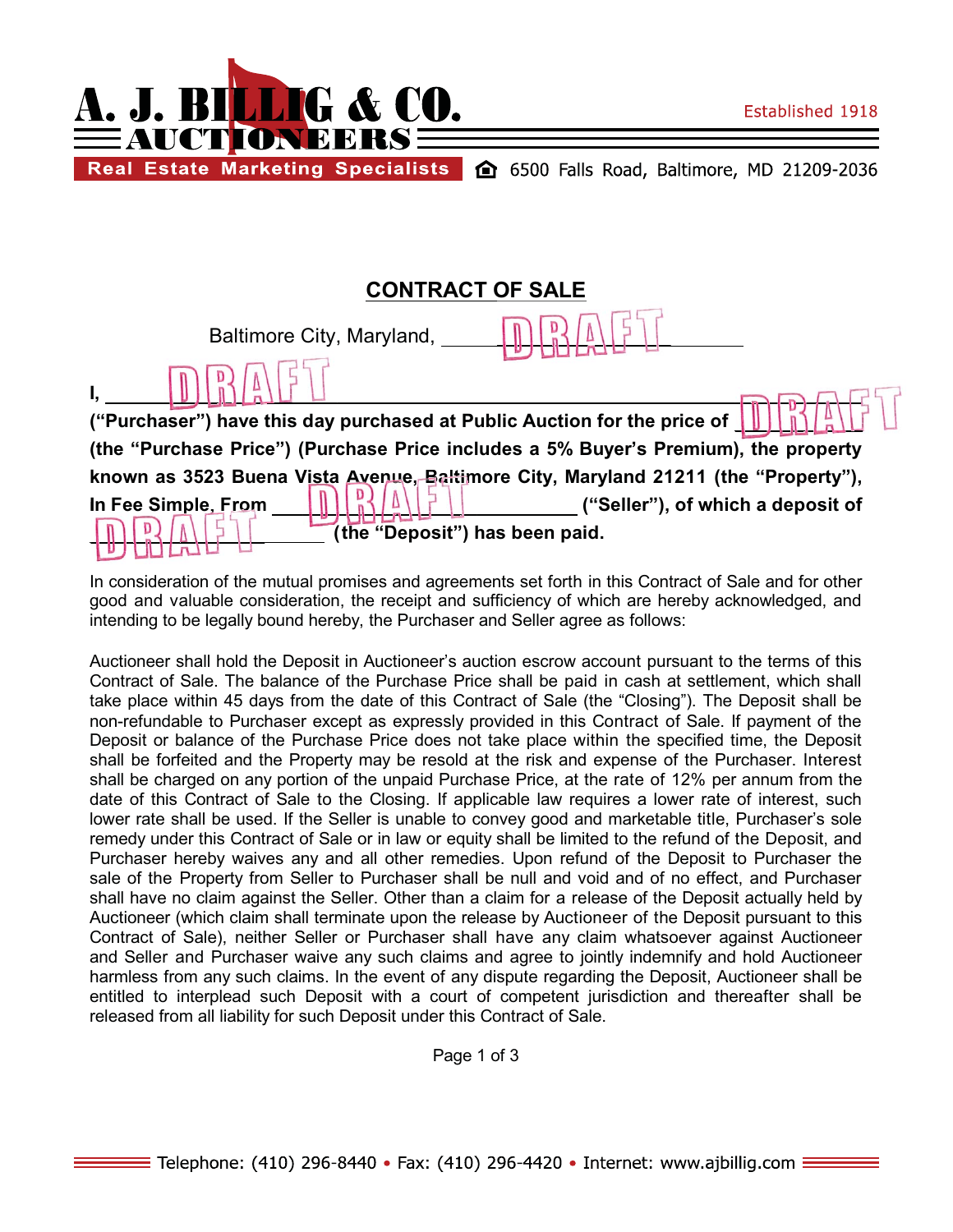

Real Estate Marketing Specialists (2) 6500 Falls Road, Baltimore, MD 21209-2036

Purchaser acknowledges that except as expressly stated in this Contract of Sale, there are no contingencies to Purchaser's obligation to purchase the Property pursuant to this Contract of Sale, including without limitation any financing contingency. The Seller makes no representations or warranties as to the condition of the Property or any improvements thereon and Purchaser acknowledges and agrees to purchase the Property in its "AS IS/WHERE IS" "WITH ALL FAULTS" condition and basis, subject to all easements, agreements, restrictions or covenants of record, zoning, and all laws, regulations, and governmental rules affecting same. The Property will be sold subject to Baltimore City violation notices, if any. Purchaser waives the right of inspection for lead paint, as provided under current Federal and State law. Purchaser assumes the risk of loss from and after the date of this Contract of Sale. All adjustments, including taxes, ground rent, all other public charges and assessments payable on a monthly or annual basis, and sanitary and/or metropolitan district charges, if any, shall be adjusted for the current year to the date of this Contract of Sale and assumed thereafter by the Purchaser. Recordation costs, transfer taxes and all costs incidental to settlement to be paid by Purchaser except where otherwise required by local, State or Federal law.

This Contract of Sale shall be governed by and construed under the laws of the State of Maryland, without regard to its conflict of laws provisions. This Contract of Sale shall be binding upon each party hereto and such party's heirs, legal representatives, successors and assigns and shall inure to the benefit of each party hereto and such party's heirs, legal representatives, successors and assigns. If any party to this Contract of Sale is made up of more than one person, then all such persons shall be included jointly and severally, even though the defined term for such party is used in the singular in this Contract of Sale. This Contract of Sale shall be construed without regard to any presumption or other rule requiring construction against the party causing this Contract of Sale to be drafted. Time is of the essence for all matters under this Contract of Sale.

This Contract of Sale may be executed in one or more counterparts, including by facsimile and email, each of which shall be deemed an original and all of which together shall constitute one and the same instrument.

Note: If any real property is transferred after January 1 and before the beginning of the next taxable year to a new owner, the new owner may submit a written appeal as to a value or classification on or before 60 days after the date of the transfer.

PROPERTY DISCLAIMER STATEMENT: Except for latent defects of which the Seller(s) has actual knowledge, the Seller(s) makes no representations or warranties as to the condition of the real property or any improvements on the real property; and the Purchaser(s) will be receiving the real property "AS IS", with all defects, including latent defects, that may exist, except as otherwise provided in the Contract of Sale of the property. The Purchaser(s) and Seller(s) acknowledge having carefully examined this statement and further acknowledge that they have been informed of their rights and obligations under Section 10-702 of the Maryland Real Property Article.

Page 2 of 3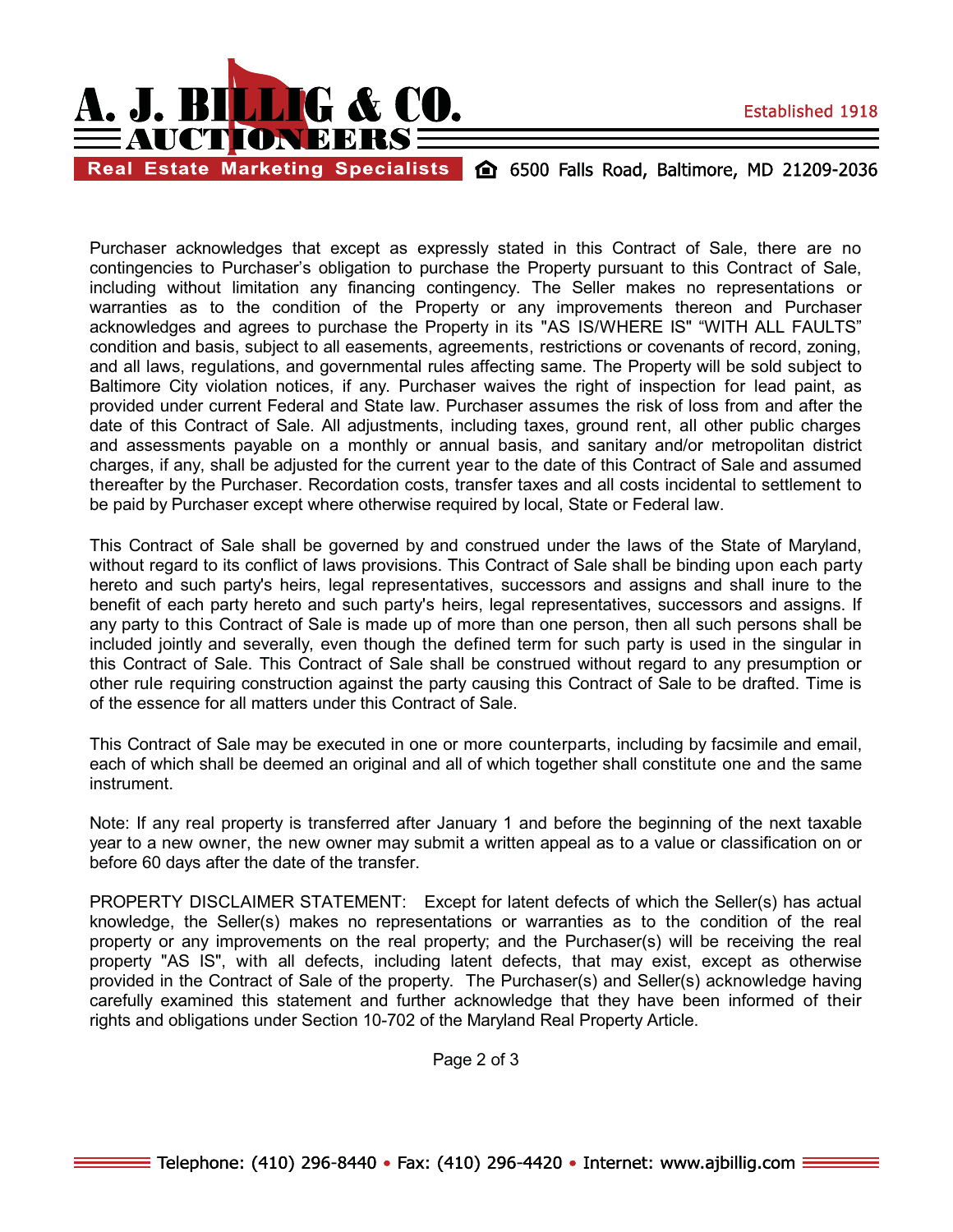

Real Estate Marketing Specialists (20 6500 Falls Road, Baltimore, MD 21209-2036

NOTICES AND DISCLAIMERS: Purchaser acknowledges that Federal, State, or local law may provide for certain notices and disclaimers with respect to the purchase of the Property. Due to the purchase of the Property at auction, except for the notices and disclaimers contained in this Contract of Sale, Purchaser hereby waives any and all requirements to include such notices and disclaimers in this Contract of Sale and releases, indemnifies, and holds Seller and Auctioneer harmless from making or including any such notices and disclaimers with respect to the Property. Purchaser shall solely be responsible for ensuring that it has satisfied itself with respect to the condition of the Property including, without limitation, any notice or disclosure that is required by applicable law. Purchaser hereby acknowledges that Purchaser is not relying on any notice or disclosure by Seller or Auctioneer, or the lack of any such notice or disclosure, with respect to the purchase of the Property. By purchasing the Property, Purchaser shall be deemed to have knowledge of any notice or disclosure required by applicable law.

as to signatures and receipt of deposit

WITNESS: Signed:  $\frac{1}{\|x\|}\sqrt{\|x\|}$ I aser

 $\overline{a}$ 



Page 3 of 3